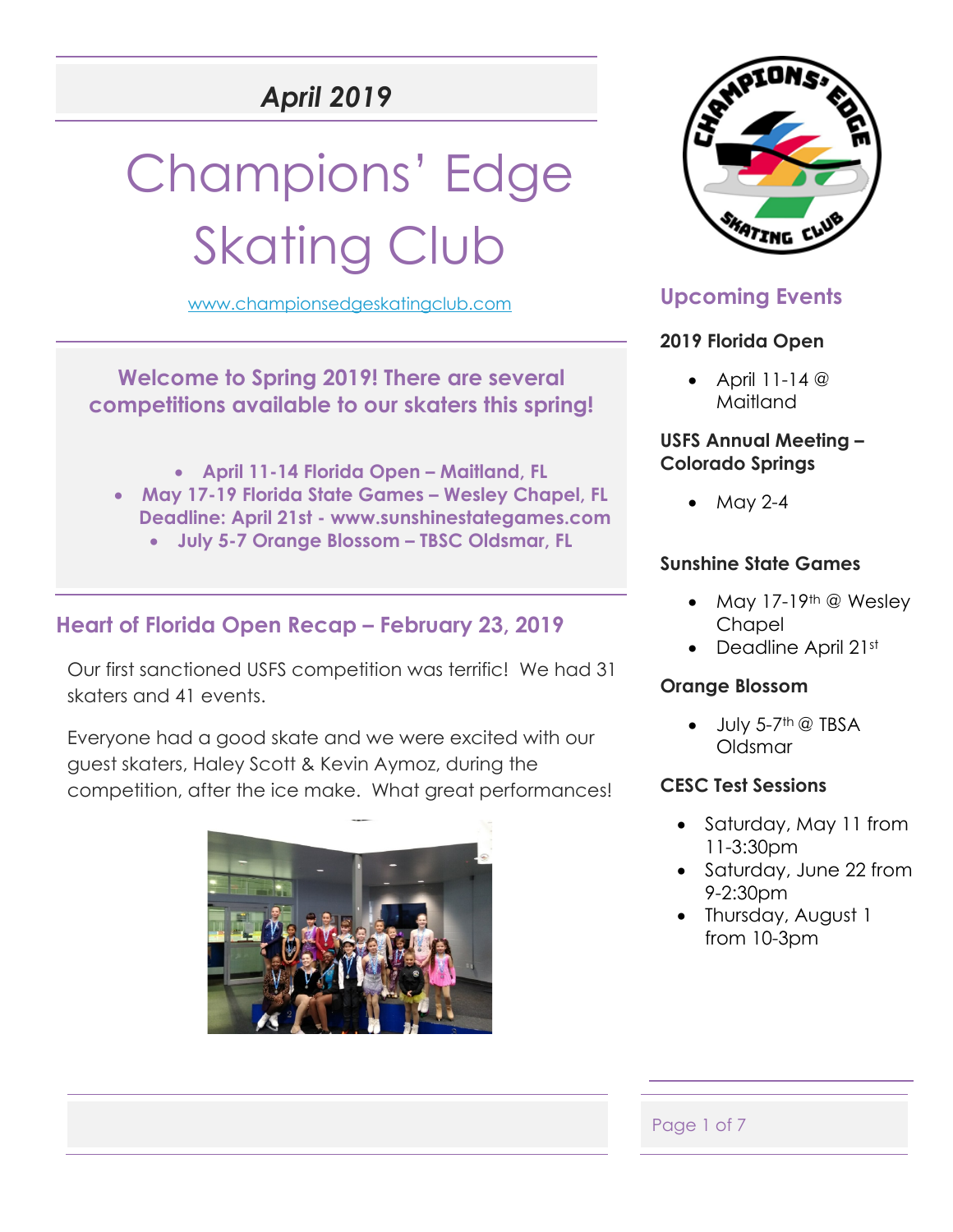## **RESULTS**:

#### *SNOWPLOW SAM:*

| Isabella Scotto                | Snowplow Sam               | 1 <sup>st</sup> |
|--------------------------------|----------------------------|-----------------|
| <b>BASIC PROGRAMS W/MUSIC:</b> |                            |                 |
| Mia Rios                       | Basic 1 Program w/music    | 1st             |
| Emma Tejada                    | Basic 2 Program w/music    | 1 <sup>st</sup> |
| Genevieve Healy                | Basic 3 Program w/music    | 1 <sup>st</sup> |
| Mackenzie Toews                | Basic 4 Program w/music    | 1 <sup>st</sup> |
| <b>Bella Giacinto</b>          |                            | 2 <sub>nd</sub> |
| Christina Palermo              |                            | 3 <sub>rd</sub> |
| Eva Zimmerman                  | Basic 6 Program w/music    | 1 <sup>st</sup> |
| Sofia Skidmore                 |                            | 2 <sub>nd</sub> |
| Madison Huffman                |                            | 3 <sub>rd</sub> |
| Emma Garcia                    |                            | 4 <sup>th</sup> |
| <b>FREE SKATE:</b>             |                            |                 |
| Sofia Zimmerman                | Pre Free Skate             | 1 <sup>st</sup> |
| Arianna Kesnig                 | Free Skate 1               | 1 <sup>st</sup> |
| Abbey Tesh                     |                            | 2 <sub>nd</sub> |
| <b>Isabel Duque</b>            | Free Skate 5               | 1 <sup>st</sup> |
| Abigail Warnock                | No Test Free Skate         | 1 <sup>st</sup> |
| <b>Ashley Fields</b>           |                            | 2 <sub>nd</sub> |
| Michael Mesropian              | <b>Beginner Free Skate</b> | 1 <sup>st</sup> |
| Julia Astolfi                  |                            | 2 <sub>nd</sub> |
| Peyton Mazur                   | High Beginner FS           | 1 <sup>st</sup> |
| Kelsy Ecclesiastre             | Adult Beginner FS          | 1 <sup>st</sup> |
| <b>Heather Mahoney</b>         | Adult High Beginner FS     | 1st             |
| <b>Beryl Finn</b>              | Adult Pre Bronze FS        | 1 <sup>st</sup> |

Page 2 of 7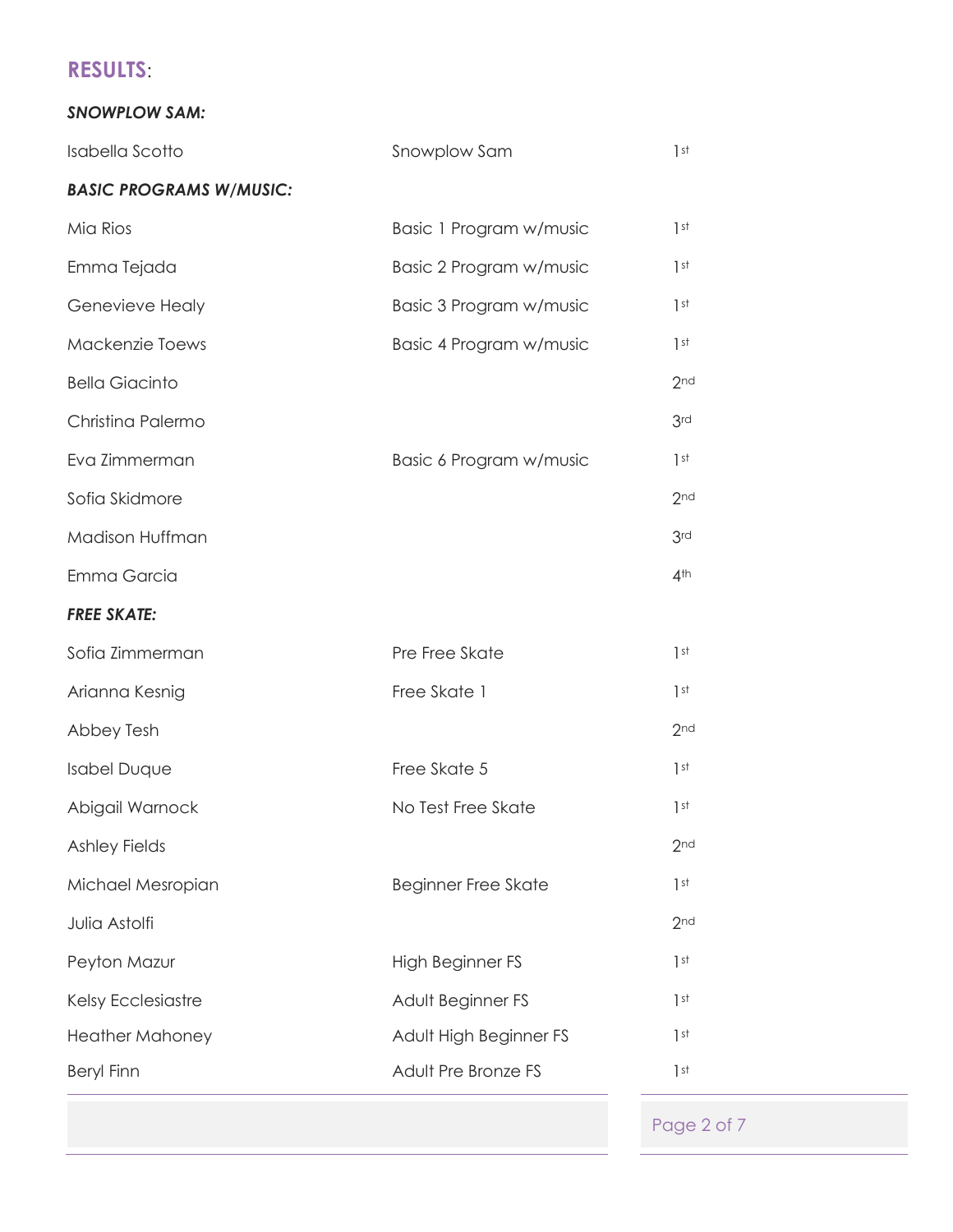

#### *SPINS:*

| Abigail Warnock        | No Test Spins              | 1 <sup>st</sup> |
|------------------------|----------------------------|-----------------|
| Peyton Mazur           | <b>High Beginner Spins</b> | 1st             |
| Rachel Silva           | Adult Beginner Spins       | 1 <sup>st</sup> |
| <b>JUMPS:</b>          |                            |                 |
| Peyton Mazur           | No Test Jumps              | 1 <sup>st</sup> |
| <b>Ashley Fields</b>   |                            | 2 <sub>nd</sub> |
| Julia Astolfi          | <b>High Beginner Jumps</b> | 1st             |
| Abigail Warnock        | Pre Preliminary Jumps      | 1 <sup>st</sup> |
| <b>COMPULSORIES:</b>   |                            |                 |
| Abbey Tesh             | Free Skate 1               | 1 <sup>st</sup> |
| <b>BASIC ELEMENTS:</b> |                            |                 |
| Emma Jane DeKort       | <b>Basic 1 No Music</b>    | 1 <sup>st</sup> |
| Salvatore Scotto       |                            | 2 <sub>nd</sub> |
| Mia Rios               |                            | 3rd             |
| Kyle Matkin            | <b>Basic 2 No Music</b>    | 1 <sup>st</sup> |
| Emma Tejada            |                            | 2 <sub>nd</sub> |
| Olivia Arndt           | <b>Basic 3 No Music</b>    | 1 <sup>st</sup> |
| Victoria Zervogiannis  |                            | 2 <sub>nd</sub> |
| Lauren Acevedo         | <b>Basic 4 No Music</b>    | 1 <sup>st</sup> |
| Mackenzie Toews        |                            | 2 <sub>nd</sub> |
| Emma Garcia            | <b>Basic 6 No Music</b>    | 1 <sup>st</sup> |
|                        |                            |                 |

Page 3 of 7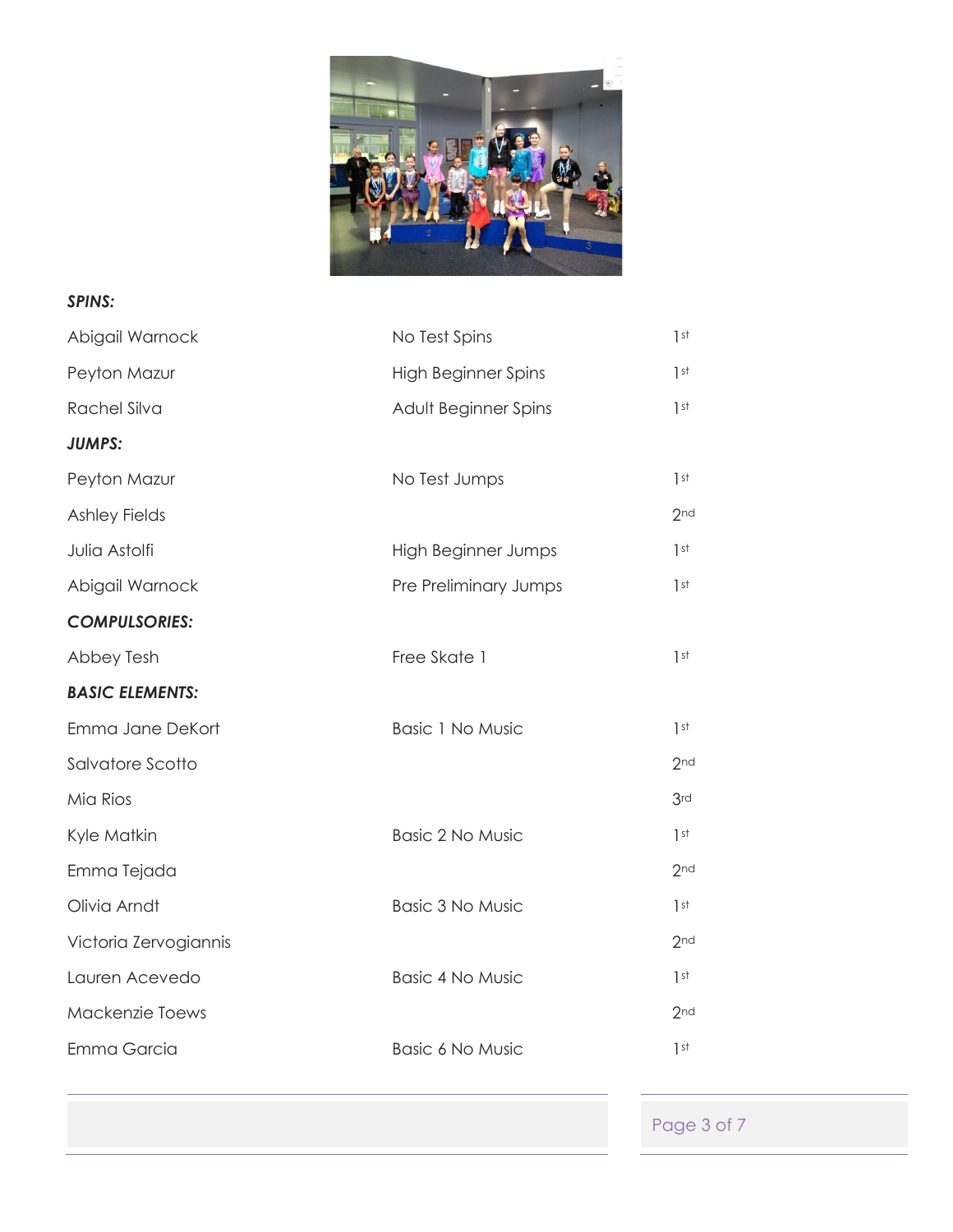

## *Elizabeth Putnam – 2nd place*

Adult Easterns – Bronze Free Skate Non Qual – Havertown, PA

Ages 50-70 years

## **South Florida Challenge Results – March 22-23rd**

Abigail Warnock

- Free skate No Test 1st
- Compulsory Moves No Test 1st
- Spins No Test 1st
- Jumps Pre-Preliminary 3rd



Peyton Mazur

- Free skate Excel High Beginner -1st
- Compulsory- High Beginner -1st
- Jumps- High Beginner 1st
- Spins High Beginner 2nd

Emma Tejada

• Basic 3 Elements - 1st

Kelsy Ecclesiastre

• Adult Beginner - 1st

## *Congratulations to all of our Skaters!*

Page 4 of 7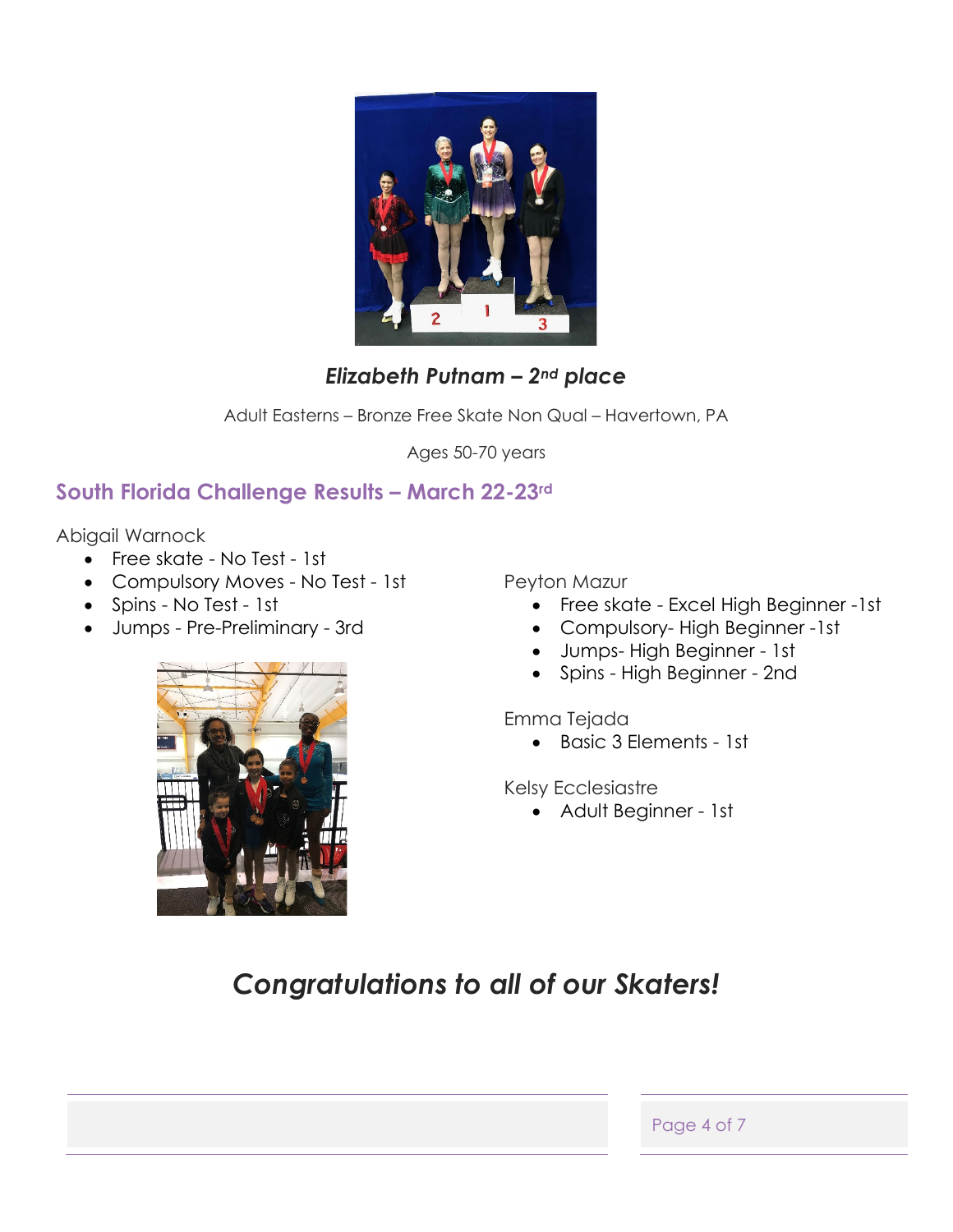## **Tests Passed – TBSA Session @ Brandon**

- Ana Wells Intermediate Moves in the Field
- Brianna Lapwing Juvenile Moves in the Field
- Barri Lester Adult Pre-Bronze Moves in the Field
- Ashley Crawford Pre-Preliminary Moves in the Field

Congratulations to you all!!

## **Pair Up Camp 2019 – Dallas Texas**

John Zimmerman – Coach

Brandon Frasier – Coach

#### **Skaters**

- o Jonah Barrett
- o Jim Garbutt
- o Zoe Larsen
- o Lilianna Murray
- o Lexi Schneiderhahn
- o Haley Scott
- o Elicia Wang



## **CESC Volunteer Opportunity**

The Sunshine State Games will be held in our rink again this May 17-19th. Volunteers will be needed! Contact Rose Ann Wells if you are interested at [goodolemom@gmail.com](mailto:goodolemom@gmail.com) 

Everyone over 18 years old must have completed the Safe Sport online seminar prior to volunteering. Go to [www.usfigureskating.org](http://www.usfigureskating.org/) to begin. In addition, a background check is necessary, with a \$21 fee for processing. CESC will reimburse you for the fee by submitting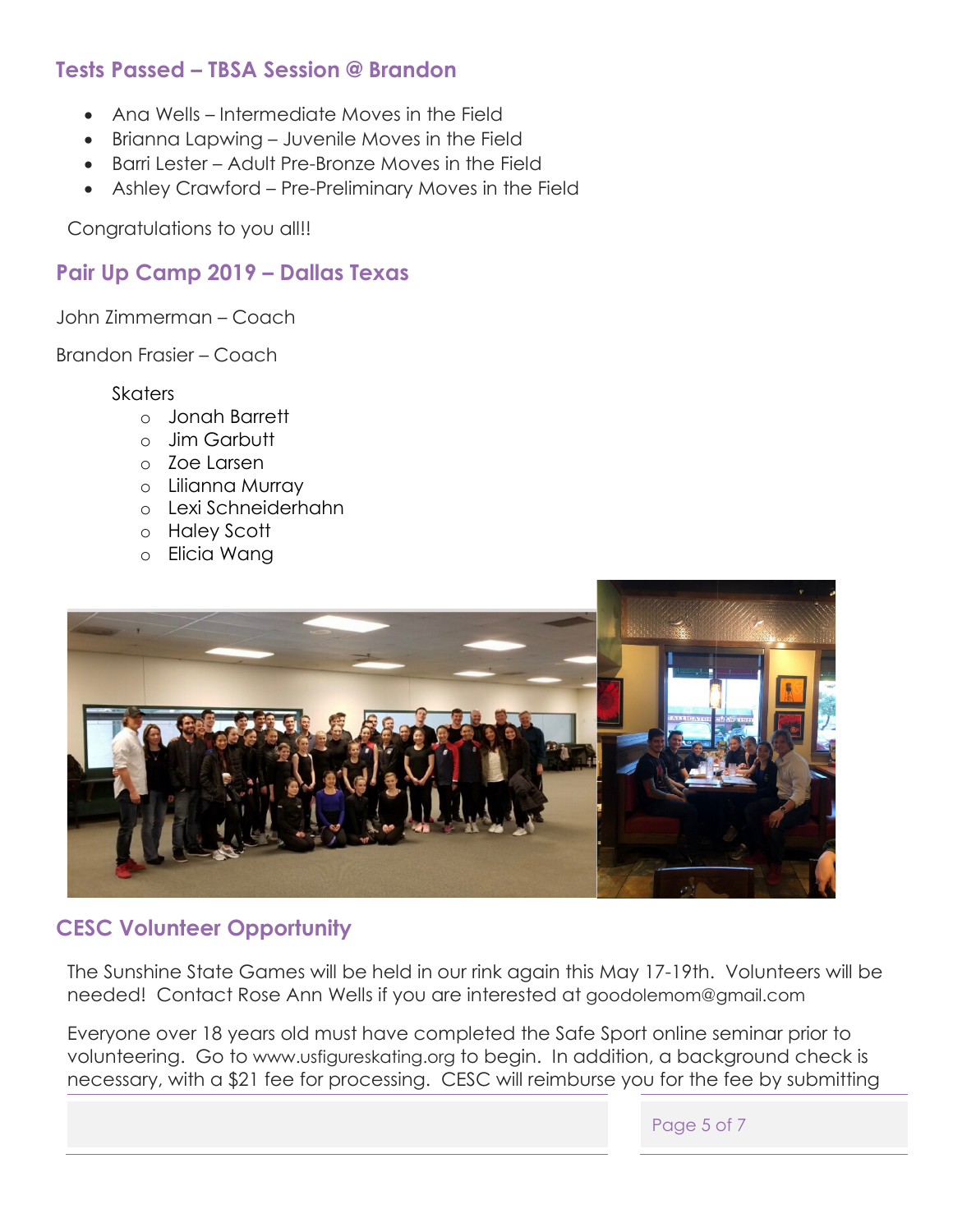your certificate to Rose Ann Wells. This is a mandatory requirement from USFS for all volunteers.

#### **May 11th Test Session**

Our last test session of the 2018-2019 skating season will be on Saturday, May 11th from 11am–3:30pm. Registration is thru EntryEeeze. Deadline: April 27th or when the session is filled. All free skate and Moves in the Field tests will be given. No Gold dance tests will be offered.

There are two test sessions scheduled for the summer 2019 skating season:

Saturday, June 22nd

Thursday, August 1st

November, 2019 will be scheduled for the fall season tests.

#### **USFS Annual Meeting – Colorado Springs, CO**

The USFS annual meeting will be held May 2-4, 2019 in the city of the USFS headquarters. Three of the CESC Board members will be attending: President Jackie Addis, Treasurer Danielle Larson and Membership Chair Amy Warnock. The three day event offers club seminars, the East Coast meeting, and the general meeting and elections of the organization. New USFS skating rules are discussed and have the potential for adoption. Those that pass will be shared with the CESC members at our May 11th annual meeting.

#### **May 11th Annual Meeting w/Board of Director's Voting**

On Saturday, May 11th at 5pm, CESC will hold our second Annual Meeting and election for three Board seats. All of the eligible Full Member adults, USFS member coaches, and officials will be allowed voting privileges. A quorum of 30% of the voting members is necessary to hold the election. Absentee ballots will be available. Contact Membership Chair, Amy Warnock, with questions at [awarnock4@gmail.com.](mailto:awarnock4@gmail.com)

#### **Board Nominations for Open Seats**

The nominating committee consists of three CESC board members whose seats are not up for election. They are Amy Warnock, Norma Zimmerman and Erika Venza. If you are a CESC full member, you are eligible to run for a board seat. Contact a person on the nominating committee.

You'll be required to submit a short bio for the ballot. Deadline for submission: April 15<sup>th</sup>.

#### **Champions' Edge Banquet**

Our skater's liaison, Norma Zimmerman, has planned our second CESC banquet. It will be fantastic! It will include a skater's silent auction. We will celebrate the end of our very successful second year in Wesley Chapel!

Page 6 of 7